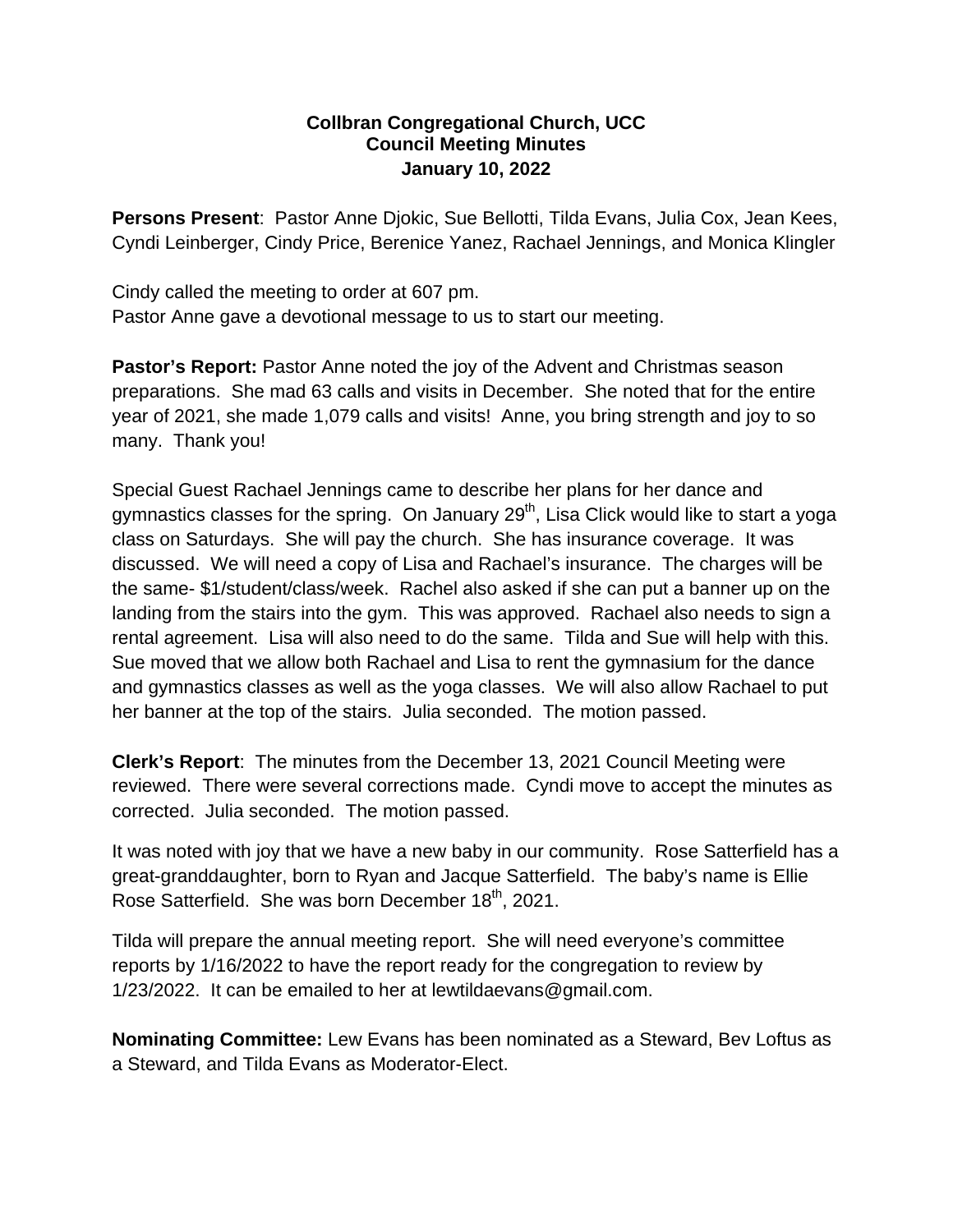**Treasurer's Report:** Sue gave the Treasurer's report. She reviewed the profit and loss for December. The church Insurance costs are outrageous! We're trying to jump through all their hoops to minimize the costs. The insurance costs will be the demise of small churches. Sue noted that worker's comp. is \$34/month.

**Stewardship:** Cyndi Leinberger reviewed some ideas for a Stewardship Drive. The new Bible's cost \$716. \$480 was sponsored. Discussion was had about the best way to request money. A letter is the best way. We can note the cost of repairs, needs of the church. It was noted that every small group is struggling to meet funds. Anne suggested trumping up all our activities and programs we do for the community. Chocolate, Chai, and Chat is available to everyone. Rather than what we're fixing, make mention of how we're important to the community. Cyndi L. and Cindy P. will work on this, on Monday, 1/17.

**Stewards Report**: Jean gave the Stewards report. She reviewed the duties performed each Sunday. Bev, Cindy, and Jean collected the Christmas offering and lit the Peace candle in the Advent wreath. They got 12 poinsettias for the church, for the Christmas season. Peggy Shiflet and her family lit the Christ candle in the advent wreath and their sweet, newest family member, Scotlyn, put baby Jesus in the manger with her mom and dad on Christmas Eve. 71 people attended church on Christmas Eve. Jeannie Reeves is still sick- get well soon Jeannie!!!

**Trustee's Report: -** Sue and Julia gave this report. The last bit of remodeling is being done. It looks awesome! Window glass for the bathrooms and hall doors has been purchased. Mike Loftus will be asked to help with installation. Mike will also repair the church sign and sliding doors in the dining room. Rekeying the church will occur in the near future. The Trustee's are going through items around the church to see if they're still needed. Finally, inspectors have to look at the cupboards in the overflow room then they can be put to use.

**Christian Education:** The VBS curriculum will be prepared for.

**Music**: No Report

**Women's Fellowship:** Sue said that Women's Fellowship has served many meals and goodies for funerals and memorial services recently. They will provide the meat for the annual meeting potluck.

**PPR Committee:** No report

**Memorial Committee:** No report